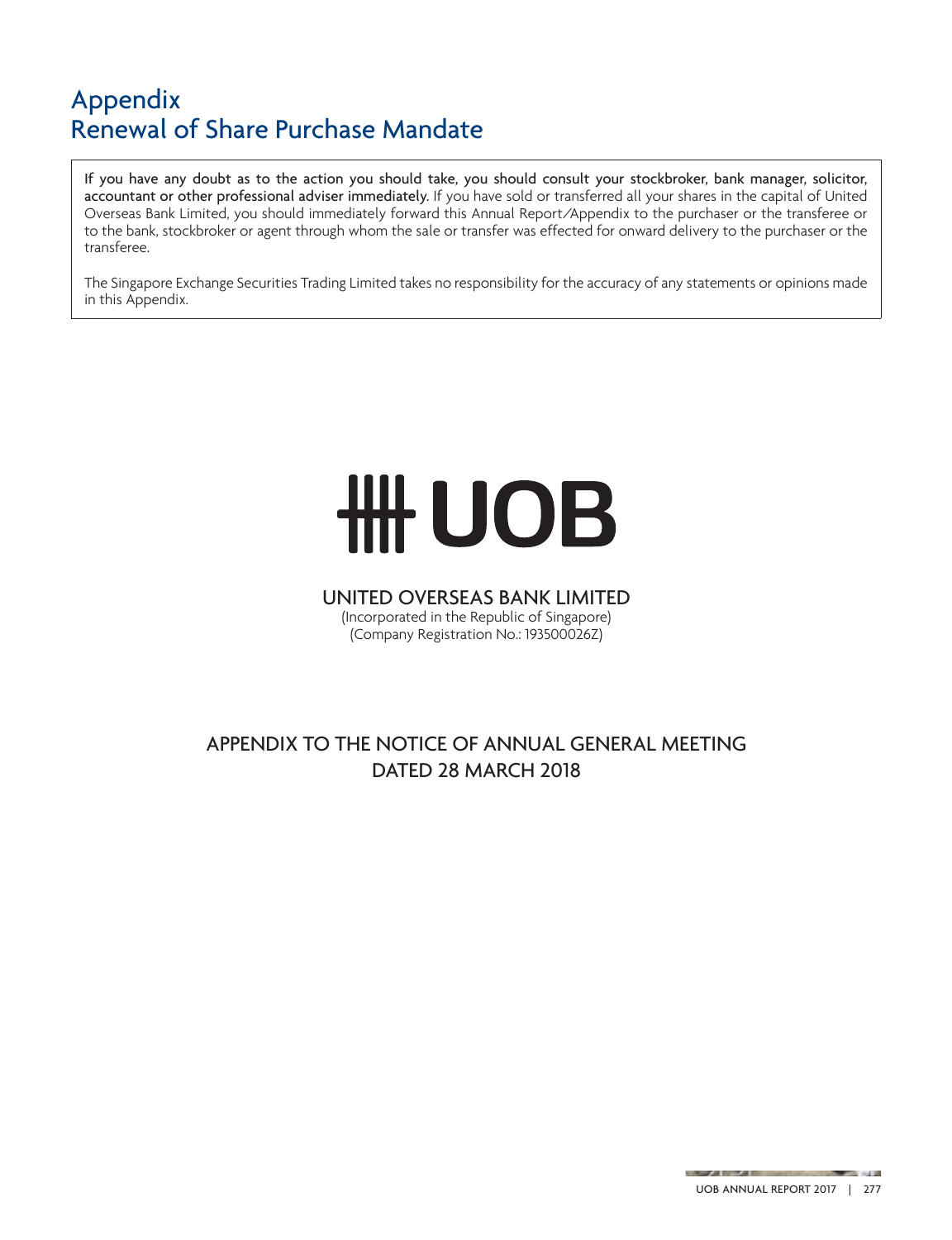#### 1. Introduction

- 1.1 General. The purpose of this Appendix is to provide Shareholders<sup>1</sup> with information relating to Resolution 13 set out in the Notice of Annual General Meeting of United Overseas Bank Limited (UOB or Company) in respect of the proposed renewal of the mandate (Share Purchase Mandate) enabling UOB to purchase or otherwise acquire issued ordinary shares in the capital of UOB (Shares).
- 1.2 SGX-ST. The Singapore Exchange Securities Trading Limited (SGX-ST) takes no responsibility for the accuracy of any statement or opinion made in this Appendix.

#### 2. The Renewal of the Share Purchase Mandate

2.1 Background. The Share Purchase Mandate was first approved by Shareholders on 29 April 2004 and was last renewed at the annual general meeting (2017 AGM) held on 20 April 2017 (2017 Share Purchase Mandate).

The 2017 Share Purchase Mandate will expire on the date of the forthcoming 76<sup>th</sup> annual general meeting to be held on 20 April 2018 (2018 AGM). The approval of Shareholders is being sought for the renewal of the Share Purchase Mandate at the 2018 AGM.

- 2.2 Rationale for the Proposed Renewal of the Share Purchase Mandate. The proposed renewal of the Share Purchase Mandate would give UOB the flexibility to undertake the purchase or acquisition of its issued Shares as and when appropriate to:
	- (i) manage the capital structure of UOB, with a view to achieving an efficient capital mix;
	- (ii) manage surplus capital, such that surplus capital and funds which are in excess of UOB's requirements may be returned to Shareholders in an expedient and cost-efficient manner; and
	- (iii) improve return on equity (ROE), which is one of the key objectives of UOB.

The issued Shares purchased or acquired pursuant to the Share Purchase Mandate may be held as treasury shares which may be used for the purposes of any staff incentive scheme as may be implemented by UOB from time to time.

The Share Purchase Mandate will be exercised by the Directors of UOB (Directors) in circumstances where it is considered to be in the best interests of UOB after taking into account factors such as the amount of surplus cash available and working capital requirements of UOB, the prevailing market conditions, liquidity and orderly trading of the Shares.

2.3 Authority and Limits on the Share Purchase Mandate. The authority and limits on the Share Purchase Mandate are summarised below.

#### 2.3.1 Maximum Number of Shares

The total number of Shares that may be purchased or acquired by UOB pursuant to the Share Purchase Mandate is limited to that number of Shares representing 5% of the total number of issued Shares of UOB as at the date of the 76<sup>th</sup> Annual General Meeting at which this renewal of the Share Purchase Mandate is approved (Approval Date) unless UOB has effected a reduction of the share capital of UOB in accordance with the applicable provisions of the Companies Act, at any time during the period commencing from the date of the 76<sup>th</sup> Annual General Meeting and expiring on the date the next annual general meeting (AGM) is held or is required by law to be held, whichever is the earlier, in which event the issued Shares shall be taken to be the total number of the issued Shares as altered by such capital reduction. Only Shares which are issued and fully paid-up may be purchased or acquired by UOB. The Shares which are held as treasury shares and subsidiary holdings (as defined in the Listing Manual) will be disregarded for the purposes of computing the 5% limit.

**CONTRACTOR** 278 | UOB Annual Report 2017

Refers to registered holders of Shares, except that where the registered holder is The Central Depository (Pte) Limited (CDP), the term "Shareholders" shall, in relation to such Shares and where the context admits, mean the Depositors (as defined in Section 81SF of the Securities and Futures Act, Chapter 289 of Singapore (SFA)) whose securities accounts are maintained with CDP (but not including securities sub-accounts maintained with a Depository Agent (as defined in Section 81SF of the SFA)) and credited with Shares.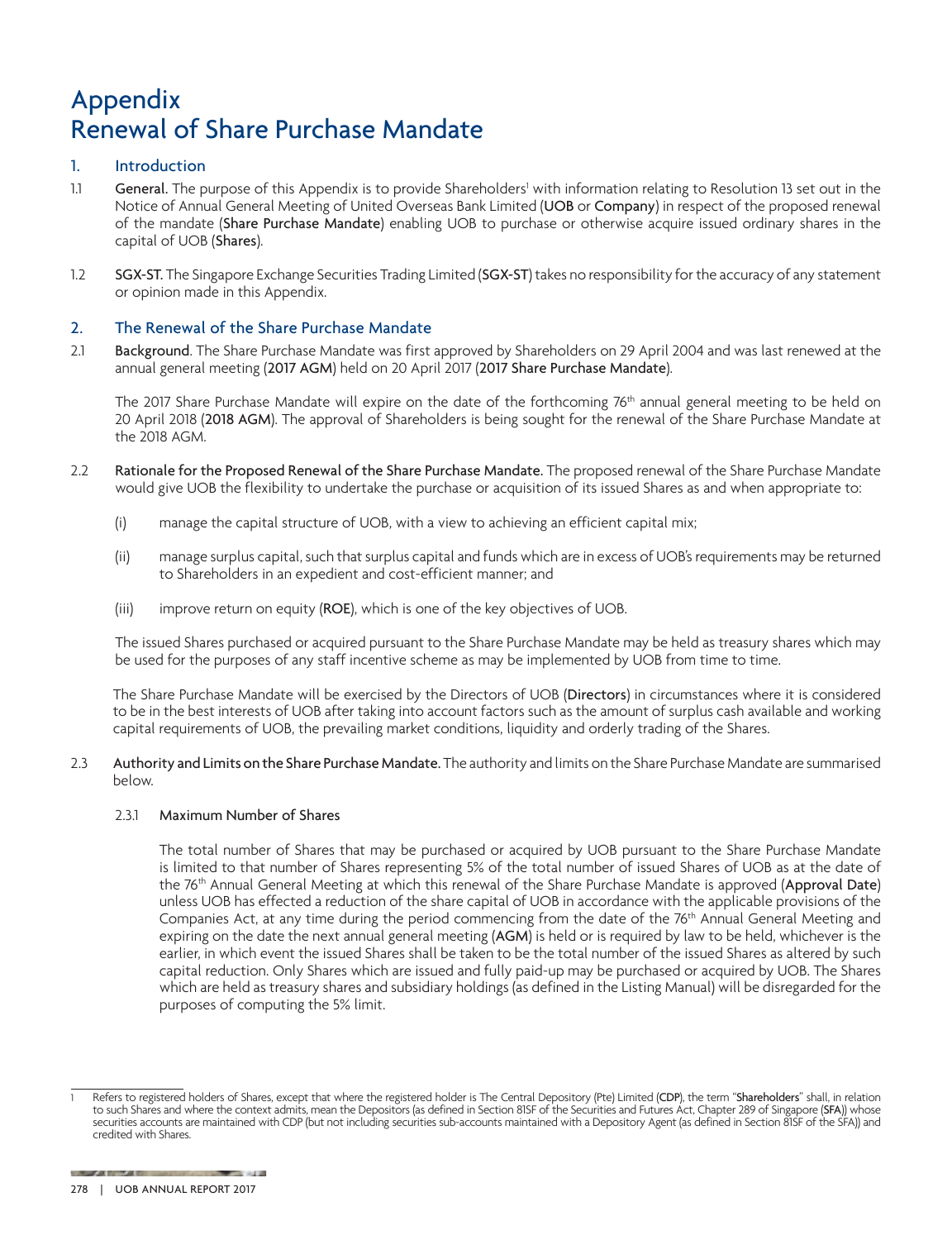As at 1 March 2018 (Latest Practicable Date), the Company had 1,662,265,036 shares, excluding treasury shares and no subsidiary holdings.

While the Share Purchase Mandate would authorise the purchase or acquisition of Shares up to the 5% limit, Shareholders should note that purchases or acquisitions of Shares pursuant to the Share Purchase Mandate may not be carried out up to the full 5% as authorised, or at all. In particular, no purchase or acquisition of the Shares would be made in circumstances which would have or may have a material adverse effect on the financial position of UOB.

#### 2.3.2 Duration of Authority

Purchases or acquisitions of Shares may be made, at any time and from time to time, on and from the Approval Date up to:

- (i) the date on which the next AGM of UOB is held or required by law to be held;
- (ii) the date on which the purchases or acquisitions of Shares pursuant to the Share Purchase Mandate are carried out to the full extent mandated; or
- (iii) the date on which the authority conferred by the Share Purchase Mandate is revoked or varied by UOB in a general meeting,

whichever is the earliest.

#### 2.3.3 Manner of Purchase or Acquisition of Shares

Purchases or acquisitions of Shares may be made by:

- (i) on-market purchases (Market Purchases) transacted on the SGX-ST through the SGX-ST's trading system, through one or more duly licensed dealers appointed by UOB for the purpose; and/or
- (ii) off-market purchases (Off-Market Purchases) effected pursuant to an equal access scheme.

The purchases or acquisitions in connection with or in relation to any equal access scheme or schemes may be subject to such terms and conditions as the Directors may consider fit in the interests of UOB provided that such terms and conditions are consistent with the relevant provisions of the Share Purchase Mandate, the listing manual of the SGX-ST (Listing Manual) and the Companies Act.

Off-Market Purchases must satisfy all the following conditions:

- (a) offers for the purchase or the acquisition of Shares shall be made to every person who holds Shares to purchase or acquire the same percentage of their Shares;
- (b) all of those persons shall be given a reasonable opportunity to accept the offers made; and
- (c) the terms of the offers shall be the same, except that:
	- (1) differences in consideration attributable to the fact that offers may relate to Shares with different accrued dividend entitlements; and
	- (2) differences in the offers introduced solely to ensure that each person is left with a whole number of Shares,

shall be disregarded.

**STATE**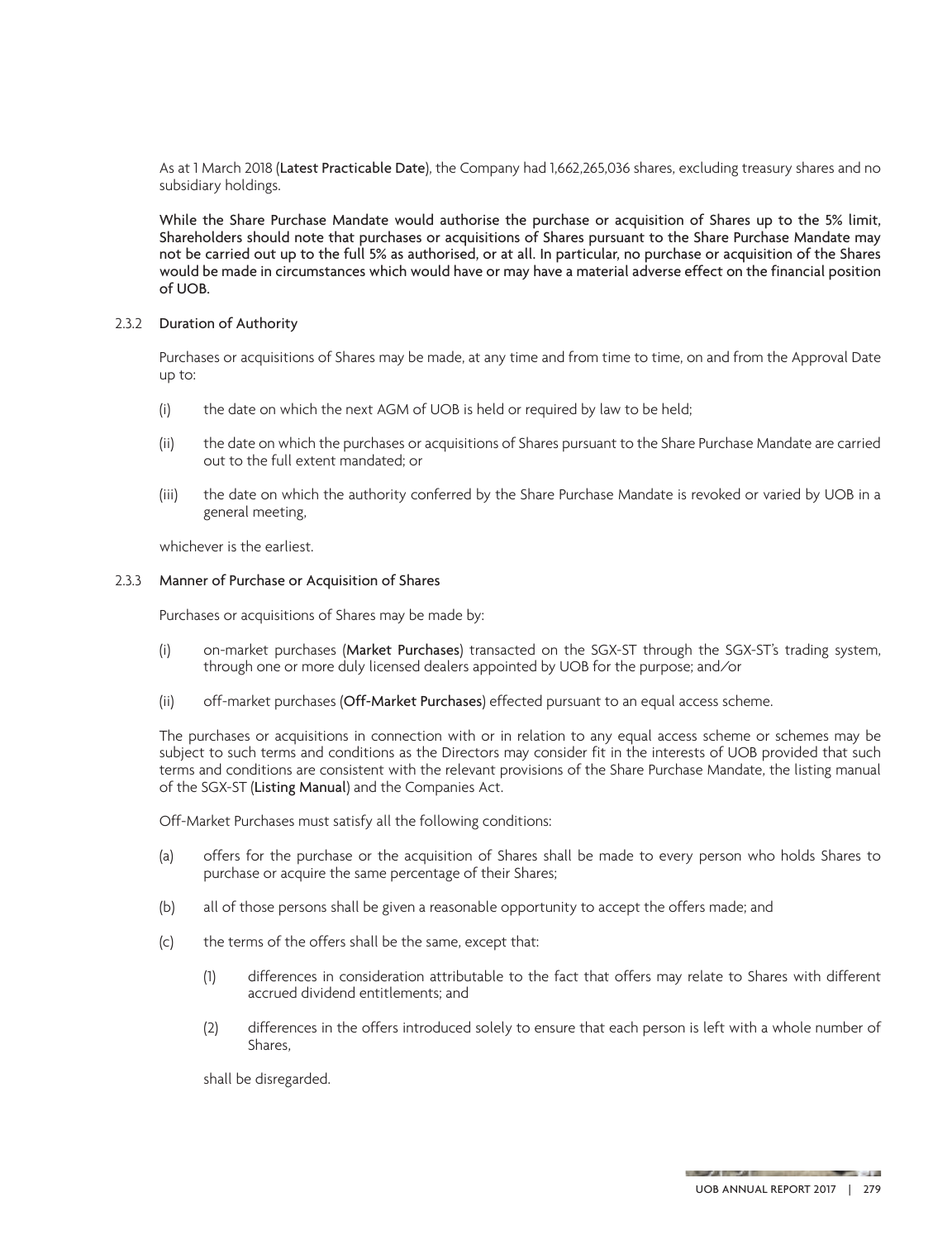If UOB wishes to make an Off-Market Purchase in accordance with an equal access scheme, it will issue an offer document containing at least the following information:

- (I) the terms and conditions of the offer;
- (II) the period and procedures for acceptances; and
- (III) the information required under Rules 883(2), (3), (4), (5) and (6) of the Listing Manual.

#### 2.3.4 Maximum Purchase Price

The purchase price (excluding brokerage, commission, applicable goods and services tax and other related expenses) to be paid for a Share will be determined by the Directors. The purchase price to be paid for the Shares as determined by the Directors must not exceed:

- (i) in the case of a Market Purchase, 105% of the Average Closing Price of the Shares; and
- (ii) in the case of an Off-Market Purchase, 110% of the Average Closing Price of the Shares,

in either case, the "Maximum Price".

For the above purposes:

"Average Closing Price" means the average of the last dealt prices of the Shares over the five consecutive market days on which the Shares were transacted on the SGX-ST immediately preceding the date of the Market Purchase by UOB or, as the case may be, the date of the making of the offer pursuant to the Off-Market Purchase, and deemed to be adjusted in accordance with the listing rules of the SGX-ST for any corporate action which occurs after the relevant five-day period; and

"date of the making of the offer" means the date on which UOB announces its intention to make an offer for an Off-Market Purchase, stating the purchase price (which shall not be more than the Maximum Price calculated on the foregoing basis) for each Share, and the relevant terms of the equal access scheme for effecting the Off-Market Purchase.

#### 2.3.5 No Purchases during Certain Periods.

The share buy-back will not be carried out during the period commencing two weeks before the announcement of the financial statements for each of the first three quarters of UOB's financial year and one month before the announcement of UOB's full year financial statements.

2.4 Source of Funds. The Companies Act permits UOB to purchase or acquire its own Shares out of capital, as well as from its distributable profits.

UOB intends to use its internal sources of funds to finance its purchase or acquisition of the Shares. The Directors do not propose to exercise the Share Purchase Mandate in a manner and to such extent that the liquidity and capital of UOB and its subsidiaries (Group) would be materially adversely affected.

- 2.5 Reporting Requirements. Pursuant to Rule 886 of the Listing Manual, UOB will notify the SGX-ST of any purchase or acquisition of Shares under the proposed Share Purchase Mandate as follows:
	- (i) in the case of a Market Purchase, by 9.00 am on the market day following the day on which it purchased the Shares; and
	- (ii) in the case of an Off-Market Purchase, by 9.00 am on the second market day after the close of acceptances of the offer.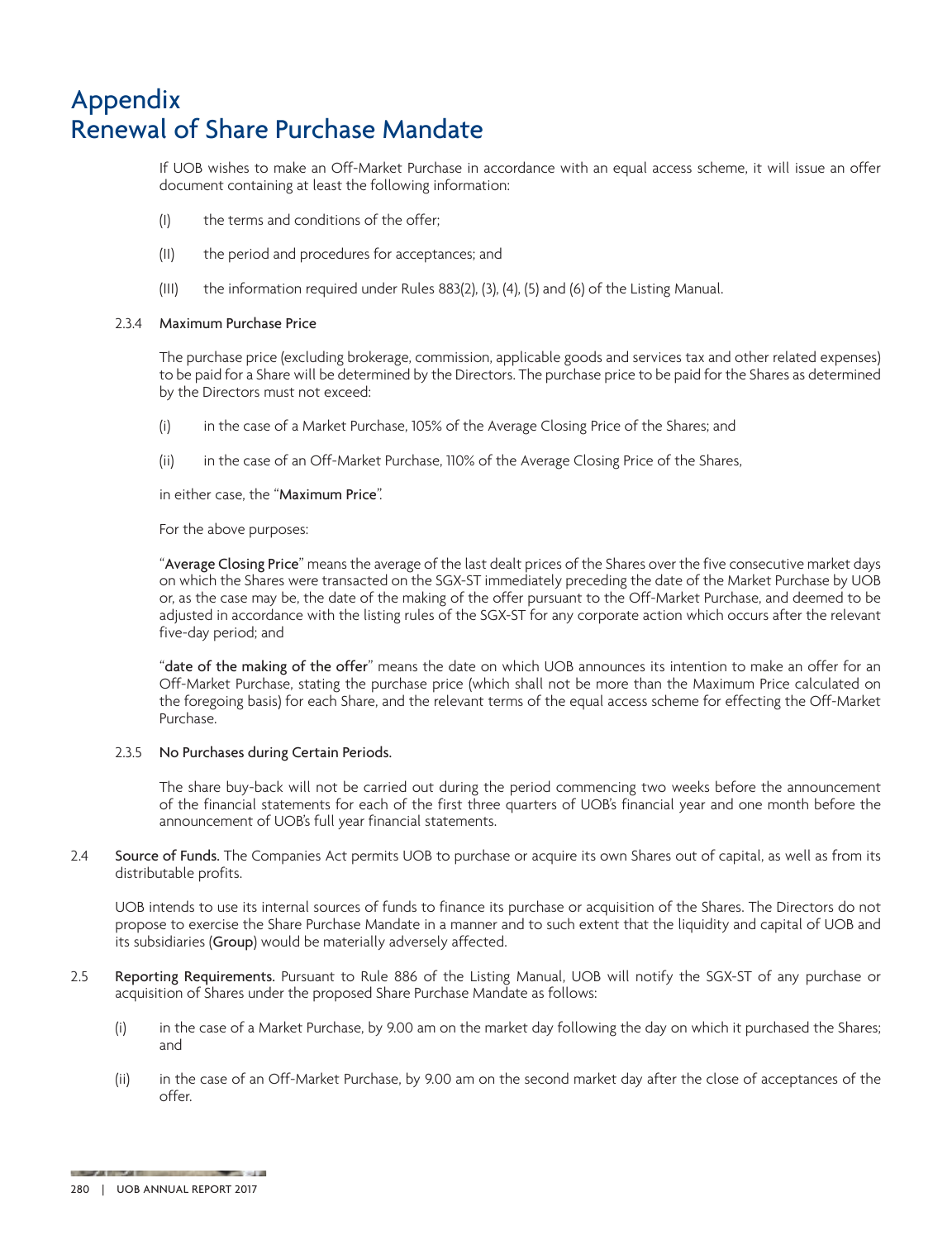The announcement (in the form prescribed under the Listing Manual) shall include, inter alia, details of the maximum number of Shares authorised for purchase, the date of purchase, the total number of Shares purchased, the number of Shares cancelled, the number of Shares held as treasury shares, the purchase price per Share or the highest and lowest prices paid for such Shares (as applicable), the total consideration (including stamp duties, brokerage and clearing charges, and other related expenses) paid or payable for the Shares, the cumulative number of Shares purchased to date, the number of issued Shares excluding treasury shares and subsidiary holdings after the purchase, the number of treasury shares held after the purchase and the number of subsidiary holdings after the purchase.

2.6 Status of Purchased Shares. Under the Companies Act, Shares purchased or acquired by UOB shall be deemed cancelled immediately upon purchase or acquisition (and all rights and privileges attached to the Shares will expire on cancellation) unless such Shares are held by UOB as treasury shares. Accordingly, in the event that the purchased Shares are cancelled, the total number of issued Shares will be reduced by the number of Shares so cancelled.

Depending on the needs of UOB, the Directors will decide whether the Shares purchased will be cancelled or kept as treasury shares, or partly cancelled and partly kept as treasury shares.

2.7 Treasury Shares. The Shares purchased or acquired may be held or dealt with as treasury shares. Some of the provisions on treasury shares under the Companies Act are summarised below.

#### 2.7.1 Maximum Holdings

The number of Shares held as treasury shares cannot at any time exceed 10% of the total number of Shares.

#### 2.7.2 Voting and Other Rights

UOB cannot exercise any right in respect of treasury shares, including any right to attend or vote at meetings.

In addition, treasury shares are not entitled to dividends or other distribution of UOB's assets but fully paid bonus shares may be allotted in respect of treasury shares and such bonus shares shall be treated for the purposes of the Companies Act as if they were purchased by UOB at the time they were allotted. Accordingly, such bonus shares may be held as treasury shares or dealt with in the manner described in paragraphs 2.7.3(i) to 2.7.3(v) below. A subdivision or consolidation of any treasury share is also allowed so long as the total value of the treasury shares after the subdivision or consolidation is the same as before.

#### 2.7.3 Disposal and Cancellation

Where Shares purchased or acquired by UOB are held as treasury shares, UOB may at any time but subject always to the Singapore Code on Take-overs and Mergers (Take-over Code):

- (i) sell the treasury shares for cash;
- (ii) transfer the treasury shares for the purposes of or pursuant to any share scheme, whether for its employees, directors or other persons;
- (iii) transfer the treasury shares as consideration for the acquisition of shares in or assets of another company or assets of a person;
- (iv) cancel the treasury shares; or
- (v) sell, transfer or otherwise use the treasury shares for such other purposes as may be prescribed by the Minister for Finance.

**County** 

**A REPORT OF THE CONSTRUCTION**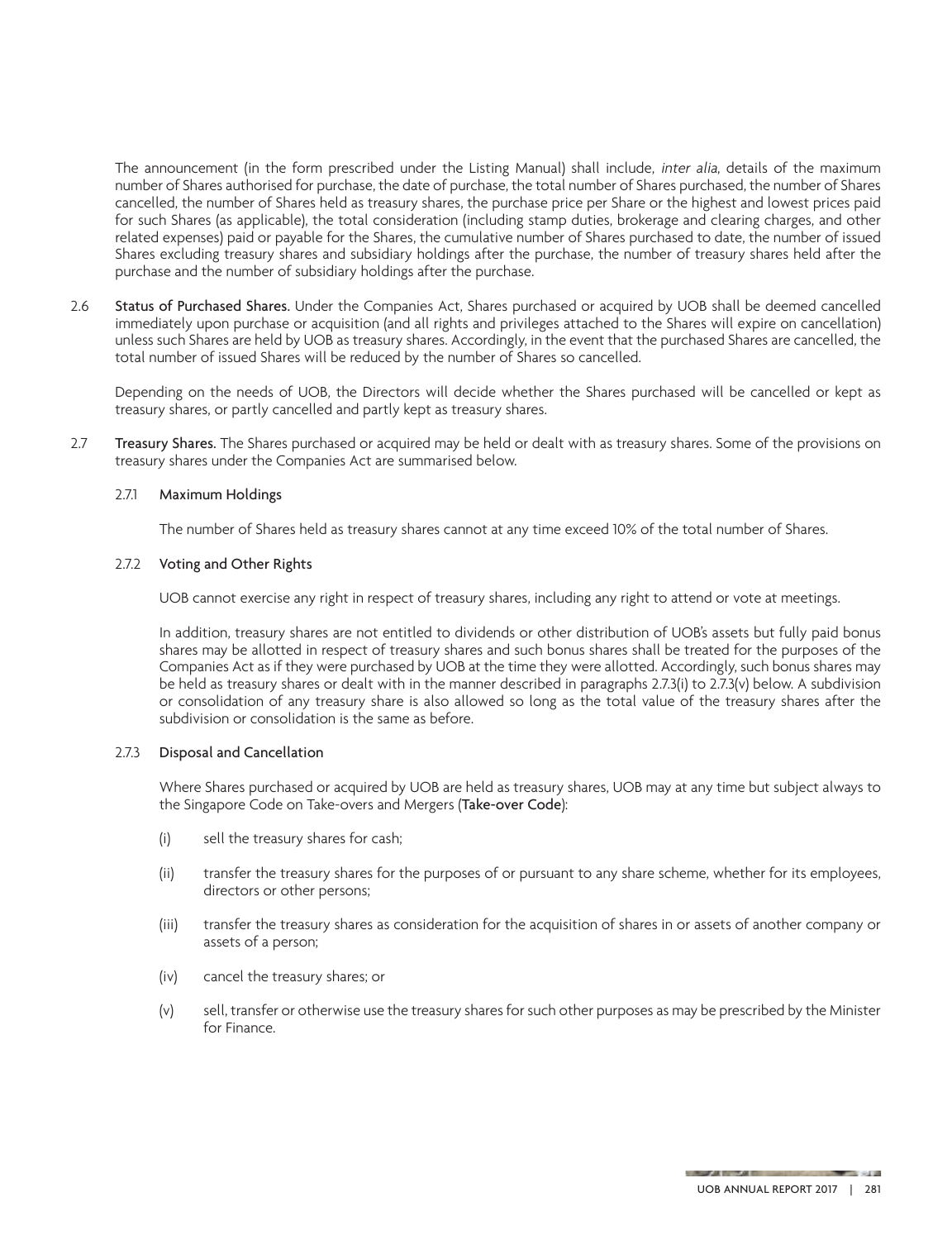Under Rule 704(28) of the Listing Manual, an immediate announcement containing, inter alia, the following details must be made in respect of any sale, transfer, cancellation and/or use of the treasury shares (each an event):

- (a) date and purpose of event;
- (b) number and value of treasury shares involved in the event;
- (c) number of treasury shares involved before and after the event; and
- (d) percentage of the number of treasury shares against the total number of shares (of the same class as the treasury shares) before and after the event.
- 2.8 Financial Effects. The financial effects on the Group arising from purchases or acquisitions of Shares which may be made pursuant to the proposed Share Purchase Mandate will depend on, inter alia, the aggregate number of Shares purchased or acquired and the consideration paid at the relevant time, and whether the Shares purchased or acquired are held in treasury or cancelled. The financial effects on the Group for the financial year ended 31 December 2017 are based on the assumptions set out below.

#### 2.8.1 Purchase or Acquisition out of Capital or Profits

Where the consideration paid by UOB for the purchase or acquisition of Shares is made out of capital, the amount available for the distribution of dividends by UOB will not be reduced.

Where the consideration paid by UOB for the purchase or acquisition of Shares is made out of profits, such consideration will correspondingly reduce the amount available for the distribution of dividends by UOB.

#### 2.8.2 Number of Shares Acquired or Purchased

The maximum number of Shares which can be purchased by UOB will depend on the number of Shares, excluding treasury shares and subsidiary holdings, of UOB as at the Approval Date. As at the Latest Practicable Date prior to the printing of this Appendix, being 1 March 2018, the issued share capital of UOB comprised 1,662,265,036 Shares, excluding treasury shares and subsidiary holdings.

Purely for illustrative purposes, on the basis of 1,662,265,036 Shares in issue, excluding treasury shares and subsidiary holdings, as at the Latest Practicable Date, not more than 83,113,251 Shares (representing 5% of the Shares in issue, excluding treasury shares and subsidiary holdings, as at that date) may be purchased or acquired by UOB pursuant to the proposed Share Purchase Mandate.

#### 2.8.3 Maximum Price Paid for Shares Acquired or Purchased

Assuming that UOB purchases or acquires the maximum number of Shares at the Maximum Price, the amount of funds required is approximately:

- (i) in the case of Market Purchases of Shares, S\$2,448,516,374 based on S\$29.46 for one Share (being the price equivalent to 5% above the Average Closing Price of the Shares immediately preceding the Latest Practicable Date); and
- (ii) in the case of Off-Market Purchases of Shares, S\$2,565,706,058 based on S\$30.87 for one Share (being the price equivalent to 10% above the Average Closing Price of the Shares immediately preceding the Latest Practicable Date).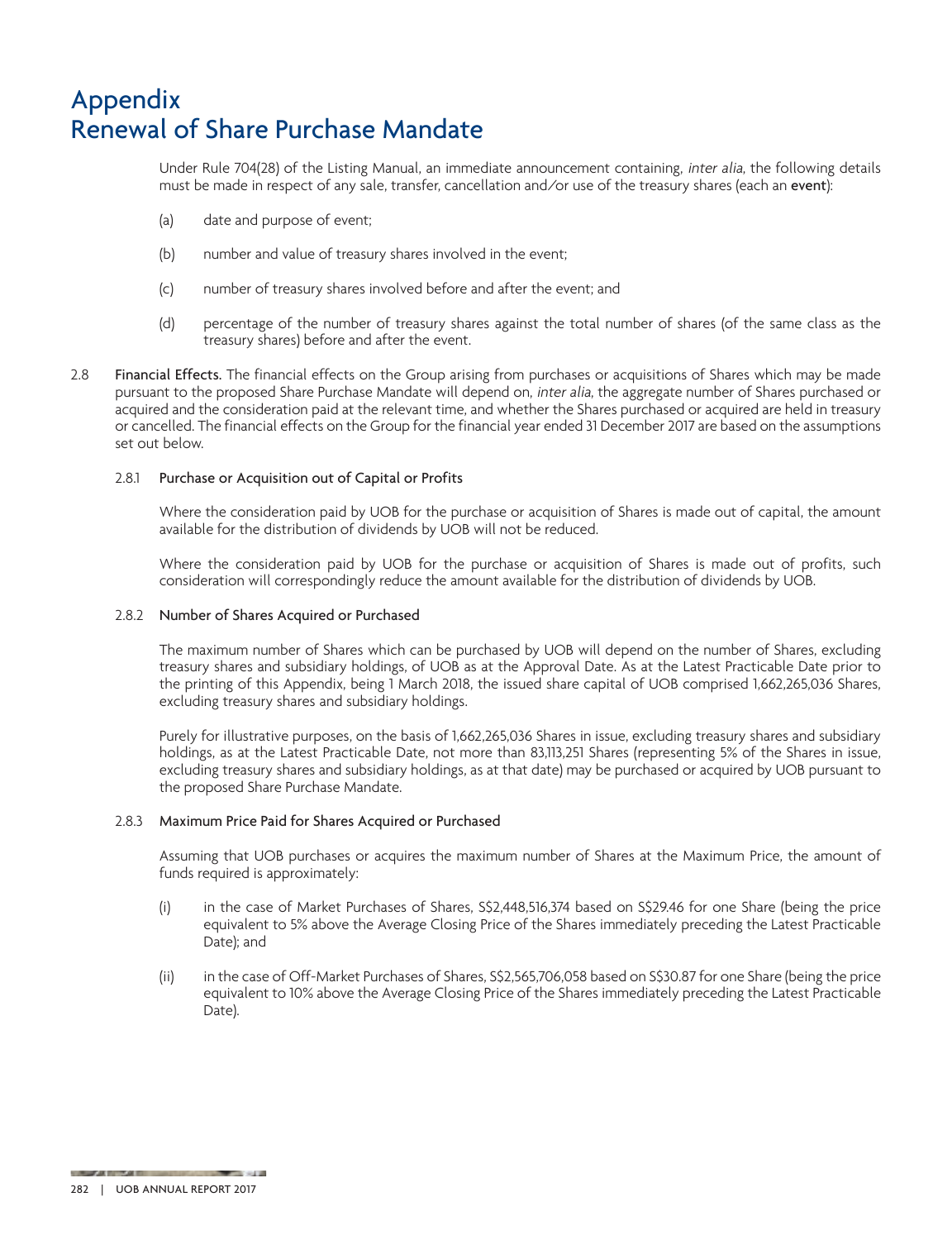#### 2.8.4 Illustrative Financial Effects

For illustrative purposes only, on the basis of the assumptions set out in paragraphs 2.8.2 and 2.8.3 above, as well as the following:

- (i) the Share Purchase Mandate had been effective on 1 January 2017 and UOB had on 1 January 2017 purchased 83,113,251 Shares (representing 5% of the total Shares in issue as at the Latest Practicable Date, excluding the Shares held in treasury and subsidiary holdings);
- (ii) no Shares were purchased by UOB after the Latest Practicable Date; and
- (iii) the purchase consideration was funded by UOB from excess funds deployed in the inter-bank market with an effective pre-tax yield of 1.25%, being the inter-bank one-month offer rate as at 1 March 2018, and at the tax rate of 17%,

the financial effects on the audited financial accounts of the Group for the financial year ended 31 December 2017 are set out below:

#### Market Purchases

|                                                             | <b>Before Share</b><br>Purchases | After Share<br>Purchases <sup>(1)</sup> |
|-------------------------------------------------------------|----------------------------------|-----------------------------------------|
| Total Shareholders' equity (S\$'000)                        | 36,837,325                       | 34,363,400                              |
| Number of issued and paid-up Shares ('000)                  | 1,662,265                        | 1,579,152                               |
| Weighted average number of issued and paid-up Shares ('000) | 1,650,150                        | 1,567,037                               |
| Net profit attributable to Shareholders (S\$'000)           | 3,390,286                        | 3,364,877                               |
| <b>Financial Ratios</b>                                     |                                  |                                         |
| Net Asset Value (NAV) per Share (S\$) <sup>(2)</sup>        | 20.37                            | 19.88                                   |
| Earnings per Share – Basic $(S\hat{S})^{(3)}$               | 1.99                             | 2.08                                    |
| Return on Equity (ROE) (%) <sup>(3)</sup>                   | 10.20                            | 10.90                                   |
| Capital Adequacy Ratio (%)                                  |                                  |                                         |
| Common Equity Tier 1                                        | 15.10                            | 13.90                                   |
| Tier 1                                                      | 16.10                            | 14.90                                   |
| Total                                                       | 18.70                            | 17.50                                   |

Notes:

(1) The above financial effects remain the same irrespective of whether:

(a) the purchases of Shares are effected out of capital or profits; and

(b) the Shares repurchased are held in treasury or cancelled.

(2) Capital securities are excluded from the computation.

(3) Calculated based on profit attributable to equity holders of the Bank net of capital securities distributions.

**STATE** 

and the property of the community and community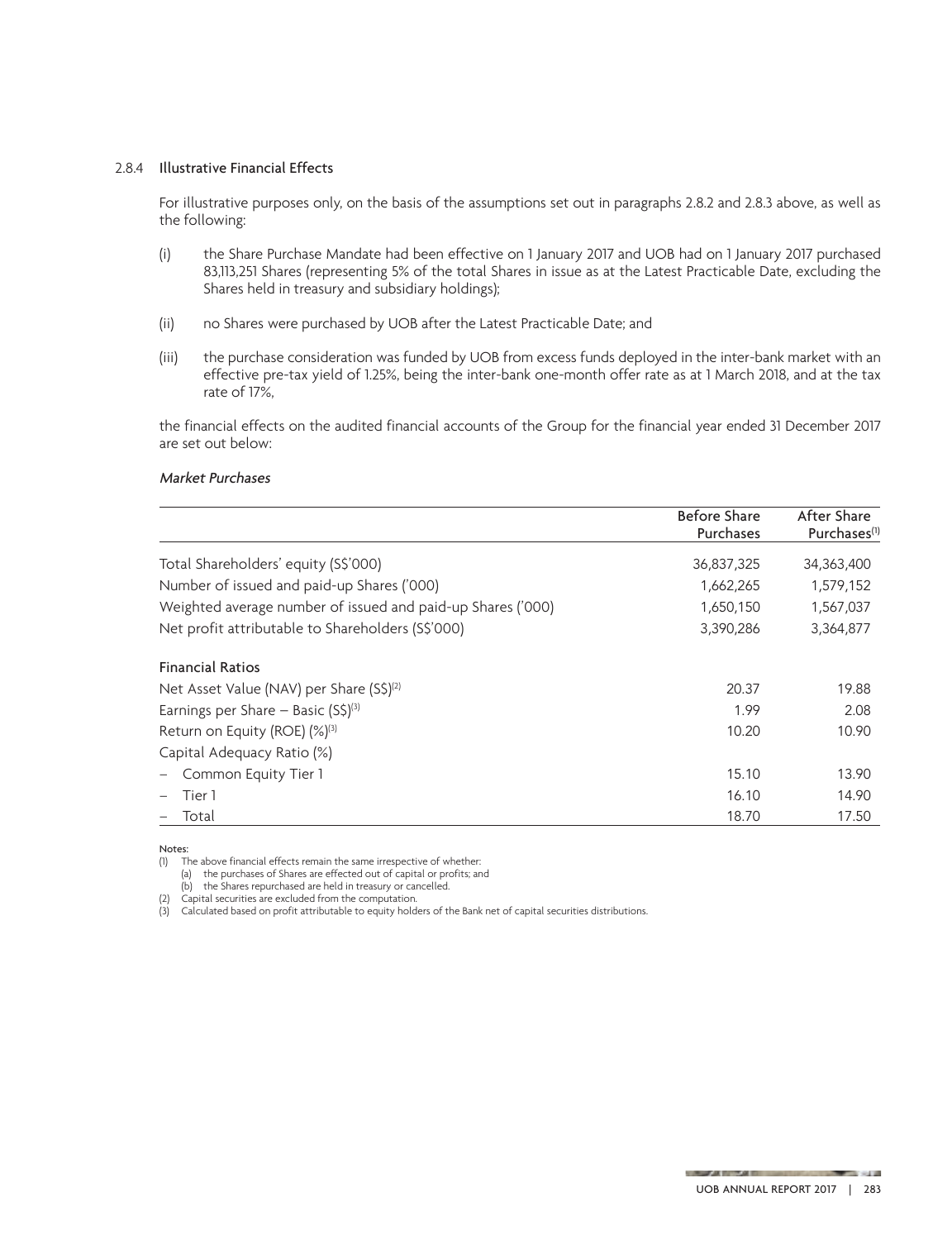Off-Market Purchases

|                                                             | <b>Before Share</b><br>Purchases | After Share<br>Purchases <sup>(1)</sup> |
|-------------------------------------------------------------|----------------------------------|-----------------------------------------|
| Total Shareholders' equity (S\$'000)                        | 36,837,325                       | 34,244,994                              |
| Number of issued and paid-up Shares ('000)                  | 1,662,265                        | 1,579,152                               |
| Weighted average number of issued and paid-up Shares ('000) | 1,650,150                        | 1,567,037                               |
| Net profit attributable to Shareholders (S\$'000)           | 3,390,286                        | 3,363,661                               |
| <b>Financial Ratios</b>                                     |                                  |                                         |
| Net Asset Value (NAV) per Share (S\$) <sup>(2)</sup>        | 20.37                            | 19.80                                   |
| Earnings per Share – Basic $(S\hat{S})^{(3)}$               | 1.99                             | 2.08                                    |
| Return on Equity (ROE) (%) <sup>(3)</sup>                   | 10.20                            | 11.00                                   |
| Capital Adequacy Ratio (%)                                  |                                  |                                         |
| Common Equity Tier 1                                        | 15.10                            | 13.80                                   |
| Tier 1                                                      | 16.10                            | 14.90                                   |
| Total                                                       | 18.70                            | 17.50                                   |

#### Notes:

(1) The above financial effects remain the same irrespective of whether:

(a) the purchases of Shares are effected out of capital or profits; and

(b) the Shares repurchased are held in treasury or cancelled.

(2) Capital securities are excluded from the computation.

(3) Calculated based on profit attributable to equity holders of the Bank net of capital securities distributions.

The financial effects set out above are for illustrative purposes only. Although the Share Purchase Mandate would authorise UOB to purchase or acquire up to 5% of the issued Shares (excluding the Shares held in treasury and subsidiary holdings), UOB may not necessarily purchase or acquire or be able to purchase or acquire any or all of the 5% of the issued Shares (excluding the Shares held in treasury and subsidiary holdings). In addition, UOB may cancel all or part of the Shares repurchased and/or hold all or part of the Shares repurchased as treasury shares.

UOB will take into account both financial and non-financial factors (for example, stock market conditions and the performance of the Shares) in assessing the relative impact of a purchase or acquisition of Shares before execution.

- 2.9 Details of Shares Purchased in the last 12 months. UOB had repurchased 452,598 Shares at a total consideration of S\$12,603,064 in the 12 months preceding the Latest Practicable Date. The highest price paid and lowest price paid were \$28.74 and \$26.40 respectively.
- 2.10 Listing Status of the Shares. The Listing Manual requires a listed company to ensure that at least 10% of the total number of issued shares (excluding preference shares, convertible equity securities and treasury shares) in a class that is listed be held by public shareholders. The "public", as defined in the Listing Manual, refers to persons other than the directors, chief executive officer, substantial shareholders or controlling shareholders of a listed company and its subsidiaries, as well as associates (as defined in the Listing Manual) of such persons. As at the Latest Practicable Date, 1,260,518,486 Shares, or approximately 76% of the total Shares (excluding the Shares held in treasury), are held by public shareholders. Assuming UOB had purchased or acquired Shares from the public up to the full 5% limit pursuant to the proposed Share Purchase Mandate on the Latest Practicable Date and these Shares had been held as treasury shares, the number of issued Shares held by public shareholders would be reduced to 1,177,405,235 Shares, or approximately 75% of the total Shares (excluding the Shares held in treasury and subsidiary holdings).

Accordingly, UOB is of the view that there is a sufficient number of Shares in issue held by public shareholders which would permit UOB to undertake purchases or acquisitions of its Shares through Market Purchases up to the full 5% limit pursuant to the Share Purchase Mandate without affecting the listing status of the Shares on the SGX-ST, and that the number of Shares remaining in the hands of the public will not fall to such a level as to cause market illiquidity.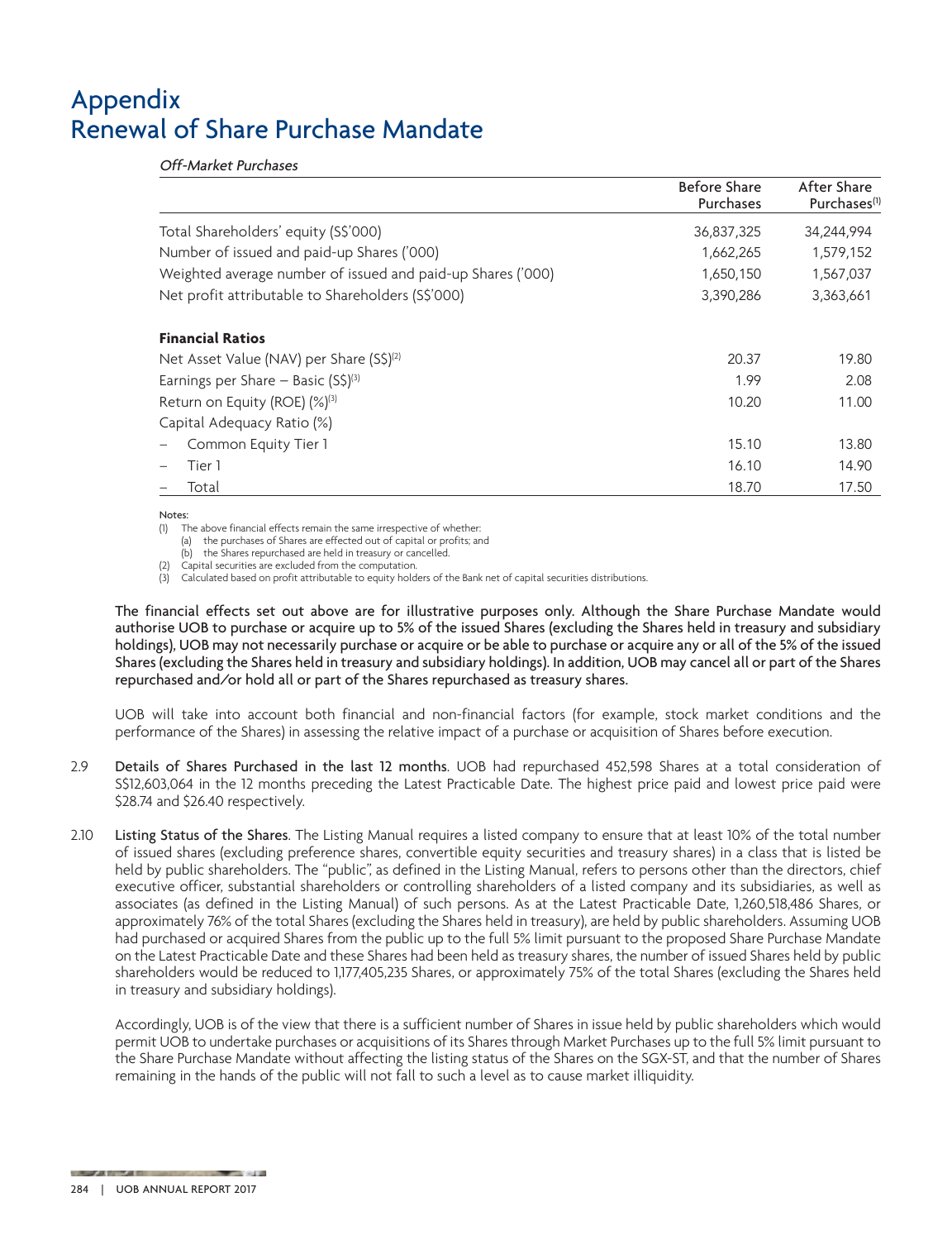#### 2.11 Shareholding Limits. Under the Banking Act, Chapter 19 of Singapore (Banking Act):

- (i) no person shall enter into any agreement or arrangement, whether oral or in writing and whether express or implied, to act together with any person with respect to the acquisition, holding or disposal of, or the exercise of rights in relation to, their interests in voting shares of an aggregate of 5% or more of the total votes attached to all voting shares in a designated financial institution, without first obtaining the approval of the Minister designated for the purposes of the Banking Act (Minister) (5% Limit); and
- (ii) no person shall be a 12% controller (as defined below) or a 20% controller (as defined below) of a designated financial institution without first obtaining the approval of the Minister.

UOB will monitor purchases of shares to ensure that the above limits will not be exceeded.

For the purposes of the Banking Act:

"designated financial institution" means (i) a bank incorporated in Singapore; or (ii) a financial holding company;

"total number of issued shares", in relation to a company, does not include treasury shares;

"12% controller" means a person, not being a 20% controller, who alone or together with his associates, (i) holds not less than 12% of the total number of issued shares in the designated financial institution; or (ii) is in a position to control voting power of not less than 12% in the designated financial institution; and

"20% controller" means a person who, alone or together with his associates, (i) holds not less than 20% of the total number of issued shares in the designated financial institution; or (ii) is in a position to control voting power of not less than 20% in the designated financial institution.

For the purposes of the Banking Act, the percentage of the total number of Shares held by a Shareholder (whose Shares were not the subject of a share purchase or acquisition by UOB) and the percentage voting rights of a Shareholder (whose Shares were not the subject of a share purchase or acquisition by UOB) immediately following any purchase or acquisition of Shares will increase should UOB hold in treasury or cancel the Shares purchased or acquired by UOB.

UOB wishes to draw the attention of Shareholders to the following consequences of a purchase or acquisition of Shares by UOB pursuant to the Share Purchase Mandate, if the proposed renewal of the Share Purchase Mandate is approved by Shareholders:

#### A PURCHASE OR ACQUISITION OF SHARES BY UOB MAY INADVERTENTLY CAUSE THE INTEREST IN THE SHARES OF ANY PERSON TO REACH OR EXCEED THE 5% LIMIT OR CAUSE ANY PERSON TO BECOME A 12% CONTROLLER OR A 20% CONTROLLER.

Shareholders whose shareholdings are close to the limits set out in the Banking Act are advised to seek the prior approval of the Monetary Authority of Singapore (MAS) to continue to hold, on such terms as may be imposed by the MAS, the number of Shares which they may hold in excess of any of such limits, as a consequence of a purchase or acquisition of Shares by UOB. Shareholders who are in doubt as to the action that they should take should consult their professional advisers at the earliest opportunity.

**County**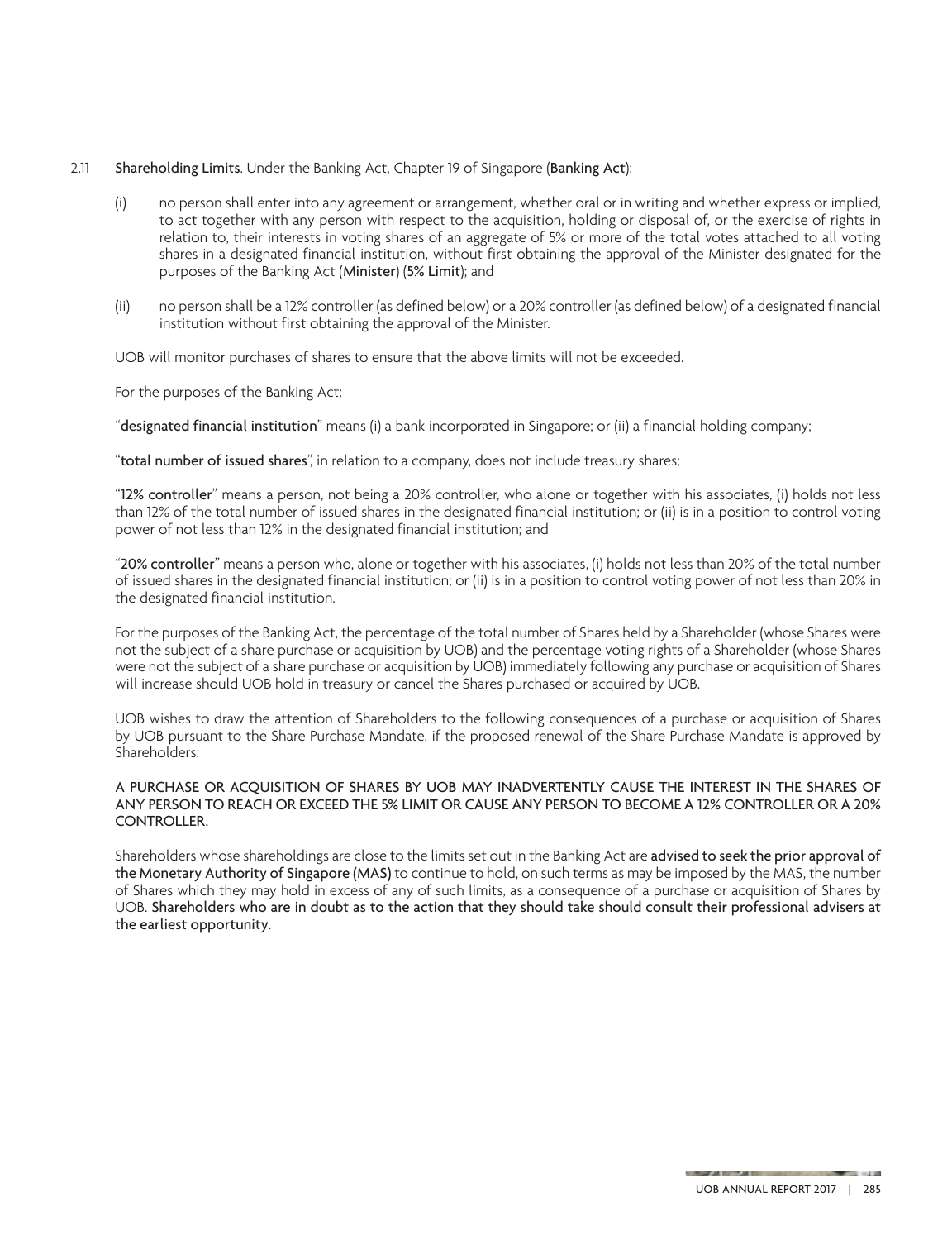2.12 Substantial Shareholders' Interests. The interests of the Substantial Shareholders of the Company in the Shares as at the Latest Practicable Date, as recorded in the Register of Substantial Shareholders, were as follows:

|                                     | Shareholdings<br>registered in the | Other<br>shareholdings in<br>which substantial<br>shareholders are |               |                |  |
|-------------------------------------|------------------------------------|--------------------------------------------------------------------|---------------|----------------|--|
|                                     | name of substantial                | deemed to have an                                                  |               |                |  |
|                                     | shareholders                       | interest                                                           |               | Total interest |  |
| Substantial shareholder             | No. of shares                      | No. of shares                                                      | No. of shares | $\%^*$         |  |
| Estate of Lien Ying Chow, deceased  | 316,516                            | 86,099,9121                                                        | 86,416,428    | 5.20           |  |
| Lien Ying Chow Private Limited      |                                    | 85,999,1651                                                        | 85,999,165    | 5.17           |  |
| Wah Hin and Company Private Limited | 85,988,870                         | 10,295 <sup>2</sup>                                                | 85,999,165    | 5.17           |  |
| Sandstone Capital Pte. Ltd.         | 10,295                             | 85,988,8703                                                        | 85,999,165    | 5.17           |  |
| Wee Cho Yaw                         | 21,136,589                         | 280,960,5824                                                       | 302,097,171   | 18.17          |  |
| Wee Ee Cheong                       | 3,056,455                          | 169,945,8064                                                       | 173,002,261   | 10.41          |  |
| Wee Ee Chao                         | 160,231                            | 134,963,8844                                                       | 135, 124, 115 | 8.13           |  |
| Wee Ee Lim                          | 1,831,903                          | 169,572,9974                                                       | 174,404,900   | 10.31          |  |
| Wee Investments (Pte) Limited       | 130,420,042                        | 194,119                                                            | 130,614,161   | 7.86           |  |

\* Percentage is calculated based on the total number of issued shares, excluding treasury shares and subsidiary holdings, of the Bank.

Notes

(1) Estate of Lien Ying Chow, deceased and Lien Ying Chow Private Limited are each deemed to have an interest in the 85,999,165 UOB shares in which Wah Hin and Company Private Limited has an interest.

(2) Wah Hin and Company Private Limited is deemed to have an interest in the 10,295 UOB shares held in Sandstone Capital Pte Ltd.

(3) Sandstone Capital Pte. Ltd. is deemed to have an interest in the 85,988,870 UOB shares held by Wah Hin and Company Private Limited.

(4) Wee Cho Yaw, Wee Ee Cheong, Wee Ee Chao and Wee Ee Lim are each deemed to have an interest in Wee Investments (Pte) Limited's total direct and deemed interests of 130,614,161 UOB Shares.

2.13 Take-over Implications. Appendix 2 to the Take-over Code contains the Share Buy-back Guidance Note. The take-over implications arising from any purchase or acquisition by UOB of its Shares are set out below.

#### 2.13.1 Obligation to make a Take-over Offer

**AND STATE** 

If, as a result of any purchase or acquisition by UOB of its Shares, a Shareholder's proportionate interest in the voting rights of UOB increases, such increase will be treated as an acquisition for the purposes of the Take-over Code. If such increase results in a Shareholder or group of Shareholders acting in concert acquiring or consolidating effective control of UOB, such Shareholder or group of Shareholders acting in concert could become obliged to make a takeover offer for UOB under Rule 14 of the Take-over Code.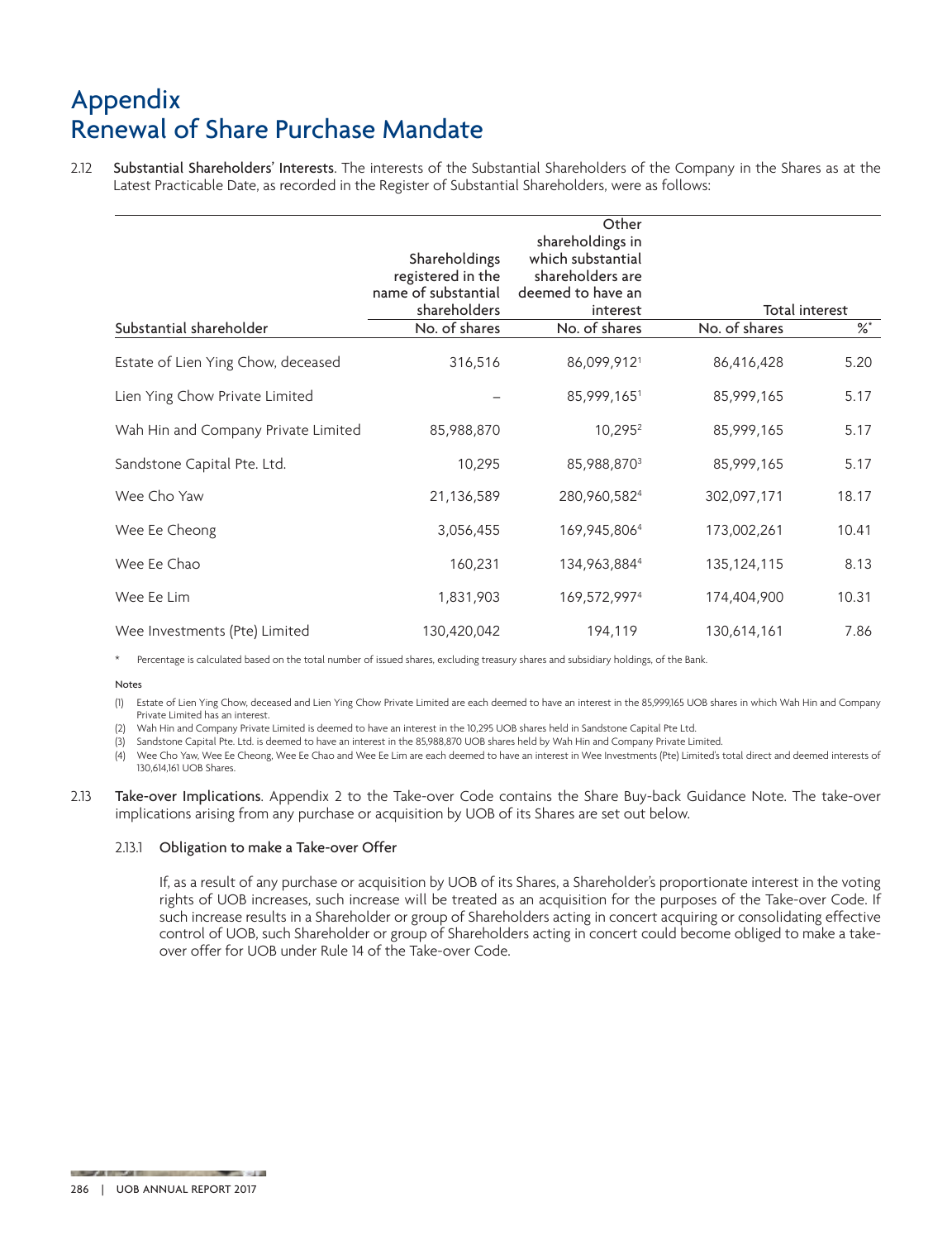#### 2.13.2 Persons Acting in Concert

Under the Take-over Code, persons acting in concert comprise individuals or companies who, pursuant to an agreement or understanding (whether formal or informal), co-operate, through the acquisition by any of them of shares in a company to obtain or consolidate effective control of that company.

In addition, the Take-over Code presumes certain persons to be acting in concert with each other unless the contrary is established. For example, the following individuals and companies will be presumed to be acting in concert with each other:

- (i) the following companies:
	- (a) a company;
	- (b) the parent company of (a);
	- (c) the subsidiaries of (a);
	- (d) the fellow subsidiaries of (a);
	- (e) the associated companies of any of (a), (b), (c) or (d);
	- (f) companies whose associated companies include any of (a), (b), (c), (d) or (e); and
	- (g) any person who has provided financial assistance (other than a bank in the ordinary course of business) to any of the above for the purchase of voting rights;
- (ii) a company with any of its directors (together with their close relatives, related trusts as well as companies controlled by any of the directors, their close relatives and related trusts);
- (iii) a company with any of its pension funds and employee share schemes;
- (iv) a person with any investment company, unit trust or other fund whose investment such person manages on a discretionary basis, but only in respect of the investment account which such person manages;
- (v) a financial or other professional adviser, including a stockbroker, with its client in respect of the shareholdings of:
	- (1) the adviser and the persons controlling, controlled by or under the same control as the adviser; and
	- (2) all the funds which the adviser manages on a discretionary basis, where the shareholdings of the adviser and any of those funds in the client total 10% or more of the client's equity share capital;
- (vi) directors of a company, together with their close relatives, related trusts and companies controlled by any of them, which is subject to an offer or where they have reason to believe a bona fide offer for their company may be imminent;
- (vii) partners; and
- (viii) an individual, his close relatives, his related trusts, and any person who is accustomed to act in accordance with his instructions, companies controlled by any of the above persons, and any person who has provided financial assistance (other than a bank in the ordinary course of business) to any of the above for the purchase of voting rights.

**STATE** 

**A REPORT OF THE CONSTRUCTION**